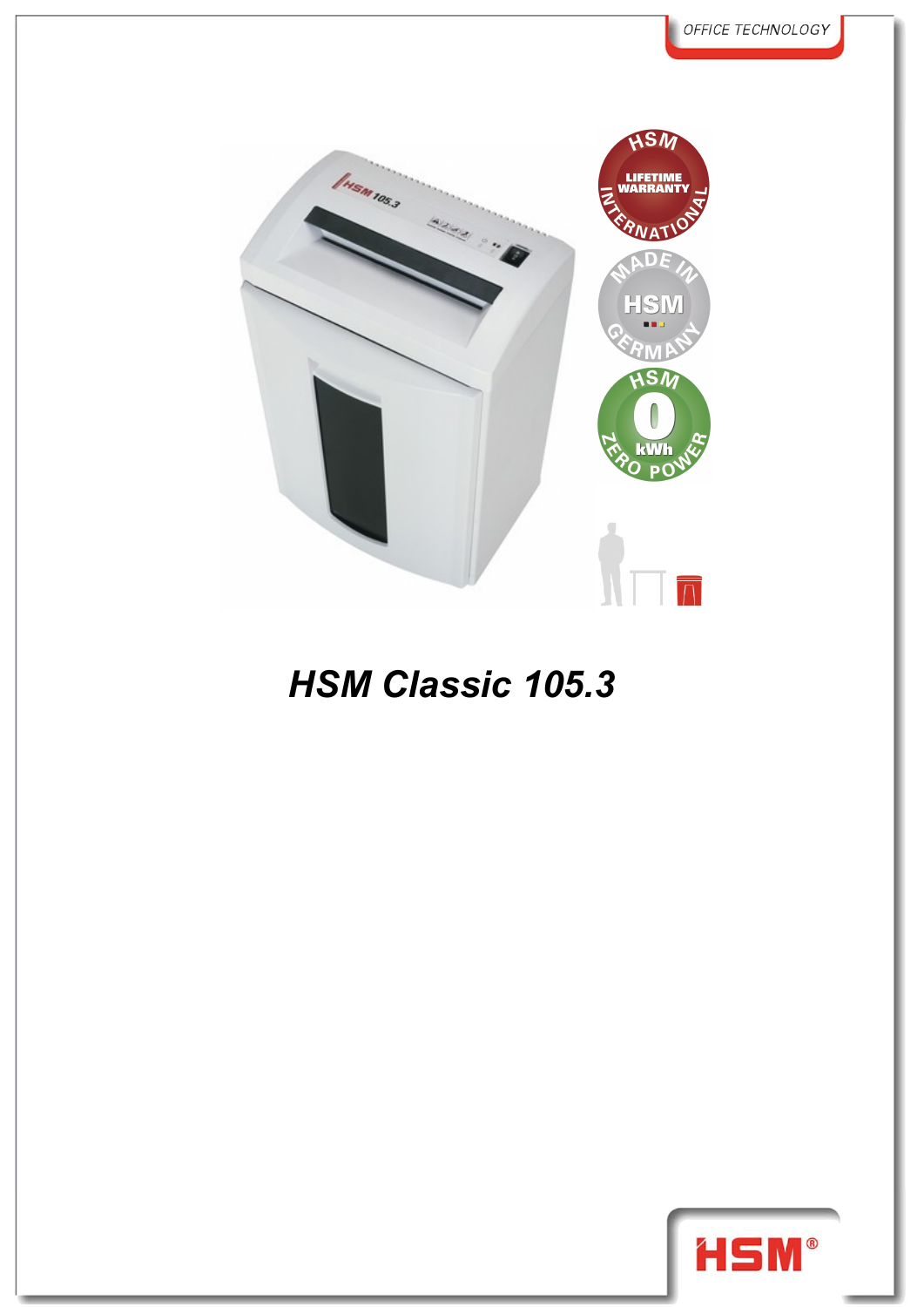High performance model for deskside use. Shreds credit and store cards as well as CDs (details see below). Photoelectric cell for automatic start/stop control. On/off switch with integrated reversing function. Stand-by mode with LED indicator. Stops automatically when the waste container is full or has been removed, with LED indicator. Filling level display through inspection window. Removable waste container. Made in Germany.

| Product type description               | HSM 105.3 1,9mm              | HSM 105.3 3,9mm |
|----------------------------------------|------------------------------|-----------------|
| Order number                           | 1289141                      | 1290141         |
| <b>EAN Code</b>                        | 4026631018838                | 4026631018821   |
| Shredder material                      | $\mathbb{C}Q$ - $\mathbb{C}$ | $DQ - I$        |
| Cutting type                           | strip cut                    | strip cut       |
| Security level                         | 3                            | $\overline{2}$  |
| Cutting width                          | 1.9 mm                       | 3.9 mm          |
| Particle length                        | $0 \text{ mm}$               | $0 \text{ mm}$  |
| Cutting capacity (70g/m <sup>2</sup> ) | 12 - 14 sheet                | 16 - 18 sheet   |
| Cutting capacity (80g/m <sup>2</sup> ) | 9 - 11 sheet                 | 13 - 15 sheet   |
| Intake width                           | 240 mm                       | 240 mm          |
| Container volume                       | 331                          | 331             |
| Cutting speed                          | 80 mm/s                      | 80 mm/s         |
| Noise level (idle operation)           | 58 dB                        | 58 dB           |
| eclass 5.1                             | 24320702                     | 24320702        |
| UN/SPSC                                | 44101603                     | 44101603        |
| Power consumption of the motor         | 440 W                        | 440 W           |
| Voltage                                | 230 V                        | 230 V           |
| Frequency                              | 50 Hz                        | 50 Hz           |
| Depth                                  | 281 mm                       | 281 mm          |
| Width                                  | 375 mm                       | 375 mm          |
| Height                                 | 583 mm                       | 583 mm          |
| Weight                                 | 11.5 kg                      | 11.5 kg         |

HSM®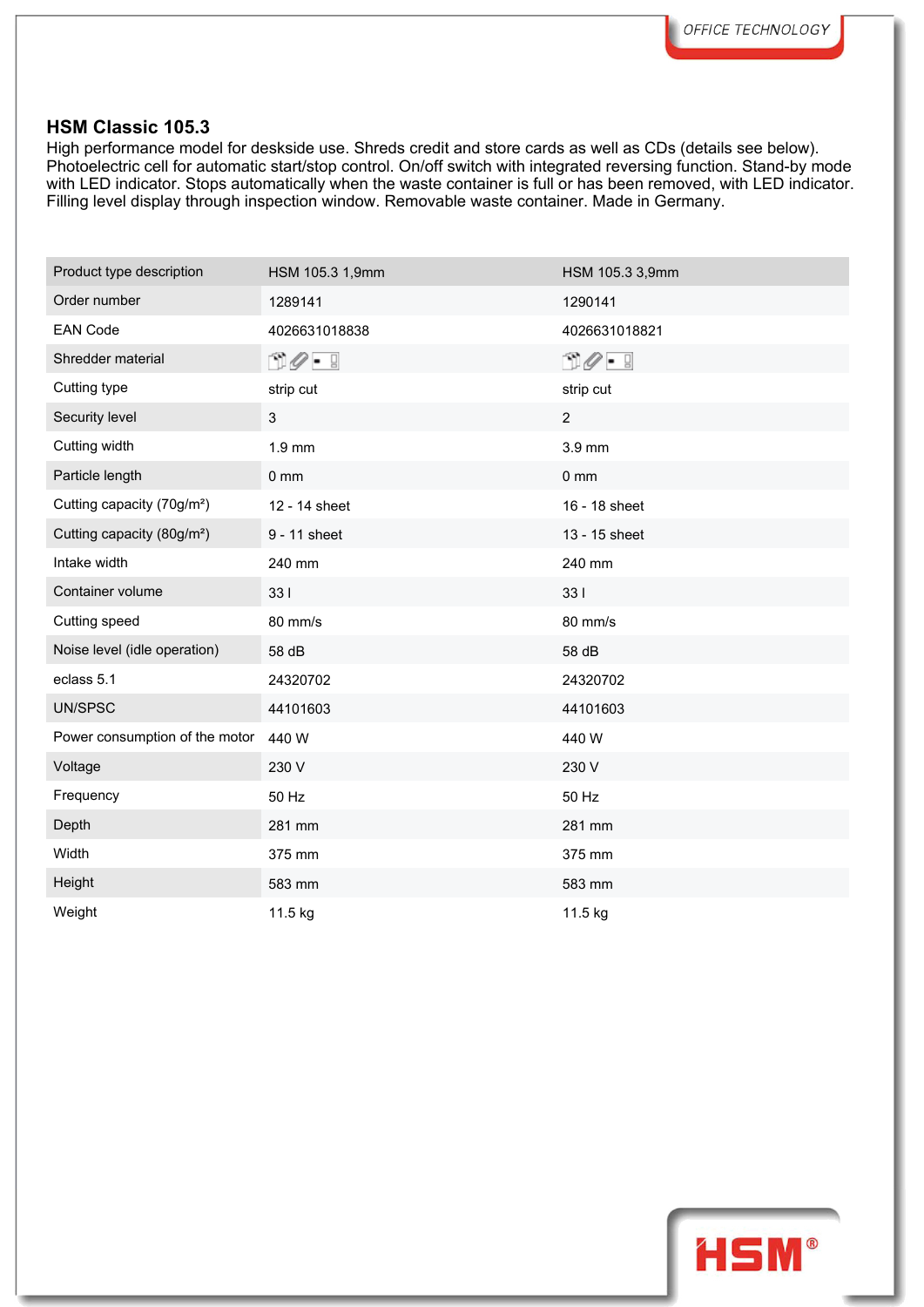| Product type description               | HSM 105.3 5,8mm               | HSM 105.3 3,9x30mm         |
|----------------------------------------|-------------------------------|----------------------------|
| Order number                           | 1291141                       | 1293141                    |
| <b>EAN Code</b>                        | 4026631018814                 | 4026631018845              |
| Shredder material                      | $\Box \oslash - \Box \oslash$ | $\mathbb{C}Q - \mathbb{R}$ |
| Cutting type                           | strip cut                     | particle cut               |
| Security level                         | $\overline{2}$                | 3                          |
| Cutting width                          | 5.8 mm                        | 3.9 mm                     |
| Particle length                        | $0 \, \text{mm}$              | 30,00 mm                   |
| Cutting capacity (70g/m <sup>2</sup> ) | 22 - 24 sheet                 | 12 - 14 sheet              |
| Cutting capacity (80g/m <sup>2</sup> ) | 17 - 19 sheet                 | 9 - 11 sheet               |
| Intake width                           | 240 mm                        | 240 mm                     |
| Container volume                       | 331                           | 331                        |
| Cutting speed                          | 80 mm/s                       | 90 mm/s                    |
| Noise level (idle operation)           | 58 dB                         | 58 dB                      |
| eclass 5.1                             | 24320702                      | 24320702                   |
| UN/SPSC                                | 44101603                      | 44101603                   |
| Power consumption of the motor         | 440 W                         | 440 W                      |
| Voltage                                | 230 V                         | 230 V                      |
| Frequency                              | 50 Hz                         | 50 Hz                      |
| Depth                                  | 281 mm                        | 281 mm                     |
| Width                                  | 375 mm                        | 375 mm                     |
| Height                                 | 583 mm                        | 583 mm                     |
| Weight                                 | 11.5 kg                       | 12.5 kg                    |